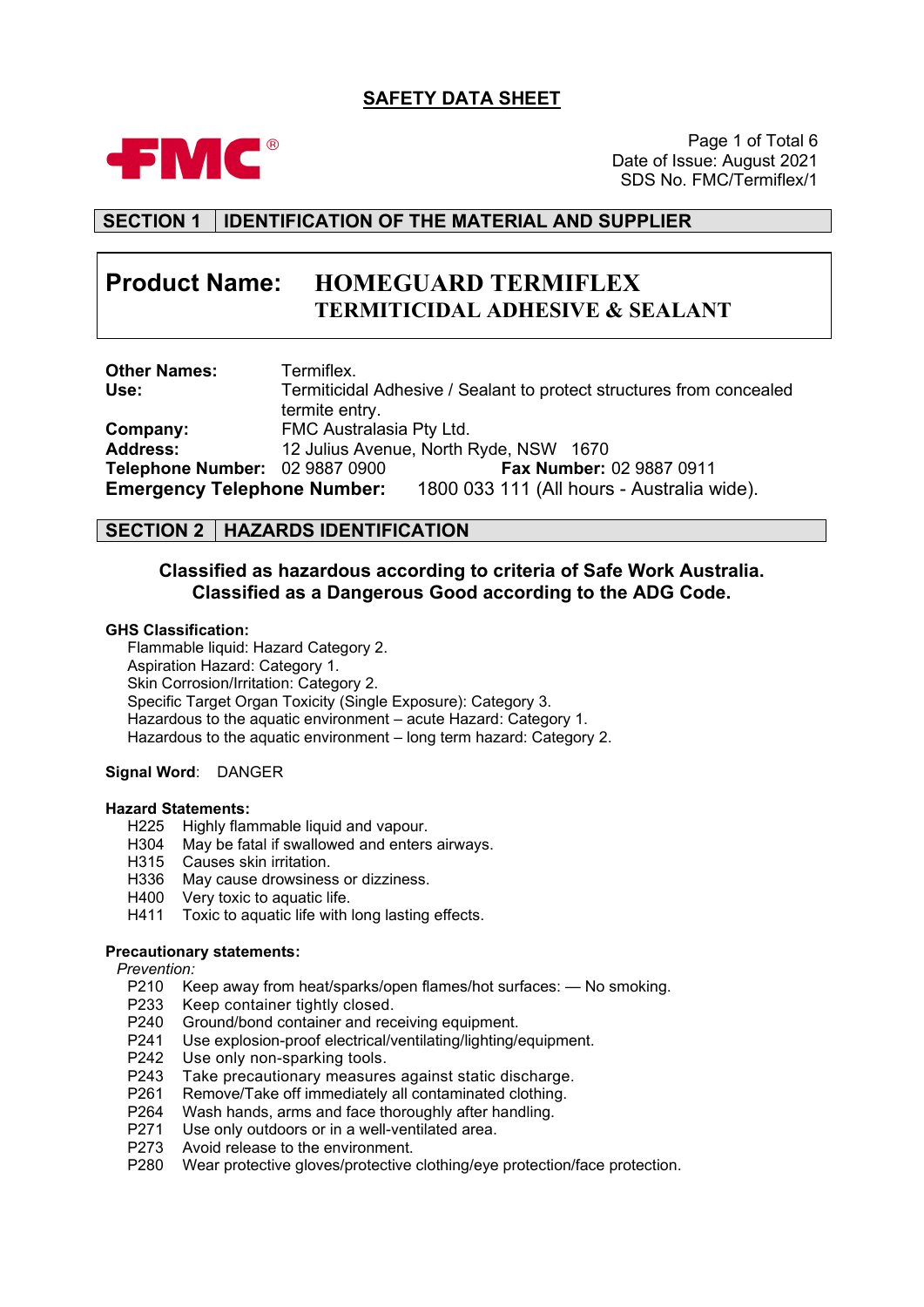### **SECTION 2 HAZARDS IDENTIFICATION** (Continued)

#### *Response:*

| IF SWALLOWED: Immediately call a POISON CENTER or doctor/physician.<br>IF ON SKIN: Wash with plenty of soap and water. |
|------------------------------------------------------------------------------------------------------------------------|
| IF ON SKIN (or hair): Remove/Take off immediately all contaminated clothing.                                           |
| Rinse skin with water/shower.                                                                                          |
| IF INHALED: Remove victim to fresh air and keep at rest in a position                                                  |
| comfortable for breathing.                                                                                             |
| Call a POISON CENTER or doctor/physician if you feel unwell.                                                           |
| Specific treatment see Safety Directions on product label.                                                             |
| Do NOT induce vomiting.                                                                                                |
| If skin irritation occurs: Get medical advice/attention.                                                               |
| Take off contaminated clothing and Wash before reuse.                                                                  |
| In case of fire: Use alcohol resistant foam for extinction.                                                            |
| Collect spillage.                                                                                                      |
|                                                                                                                        |

#### *Storage and Disposal:*

|                  | P403 + P235 Store in a well-ventilated place. Keep cool.                     |
|------------------|------------------------------------------------------------------------------|
|                  | P403 + P233 Store in a well-ventilated place. Keep container tightly closed. |
| P405             | Store locked up.                                                             |
| P <sub>501</sub> | Dispose of contents/container in accordance with national regulations.       |
|                  |                                                                              |

#### **Pictograms:**



#### **SECTION 3 COMPOSITION/INFORMATION ON INGREDIENTS**

## **Ingredients:**

#### *CHEMICAL CAS NUMBER PROPORTION* Bifenthrin 82657-04-3 0.2% w/w Cyclohexane 110-82-7 10- $\sim$  110-82-7 10 -  $\sim$  30% w/w<br>Naphtha (petroleum) hydrotreated light\* 64742-49-0 10 - < 30% Naphtha (petroleum) hydrotreated light\* Heptane 142-82 10 - < 30% Other ingredients determined not to be hazardous mixture mixture Balance \* contains less than 0.1% w/w benzene.

## **SECTION 4 FIRST AID MEASURES**

#### **FIRST AID**

- **Inhaled:** Remove patient to fresh air. Remove contaminated clothing and loosen remaining clothing. Allow patient to assume most comfortable position and keep warm. Keep at rest until fully recovered. If patient finds breathing difficult and develops a bluish discolouration of the skin (which suggests a lack of oxygen in the blood - cyanosis), ensure airways are clear of any obstruction and have a qualified person give oxygen through a face mask. Apply artificial respiration if patient is not breathing. Seek immediate medical advice. If breathing discomfort occurs, obtain medical attention.
- **Swallowed:** If poisoning occurs, contact a doctor or Poisons Information Centre. Phone Australia 13 11 26. If swallowed, **do not** induce vomiting. Rinse mouth with water and give water to drink. Seek medical advice.
- **Eye:** If in eyes, hold eyes open and flush with water until chemical is removed. In all cases of eye contamination it is a sensible precaution to seek medical advice.
- **Skin:** Wipe excess material from skin with a clean rag or paper towel (do NOT use solvent to clean skin). Remove contaminated clothing and wash skin with running water. If irritation occurs seek medical advice. Launder contaminated clothing before re-use.

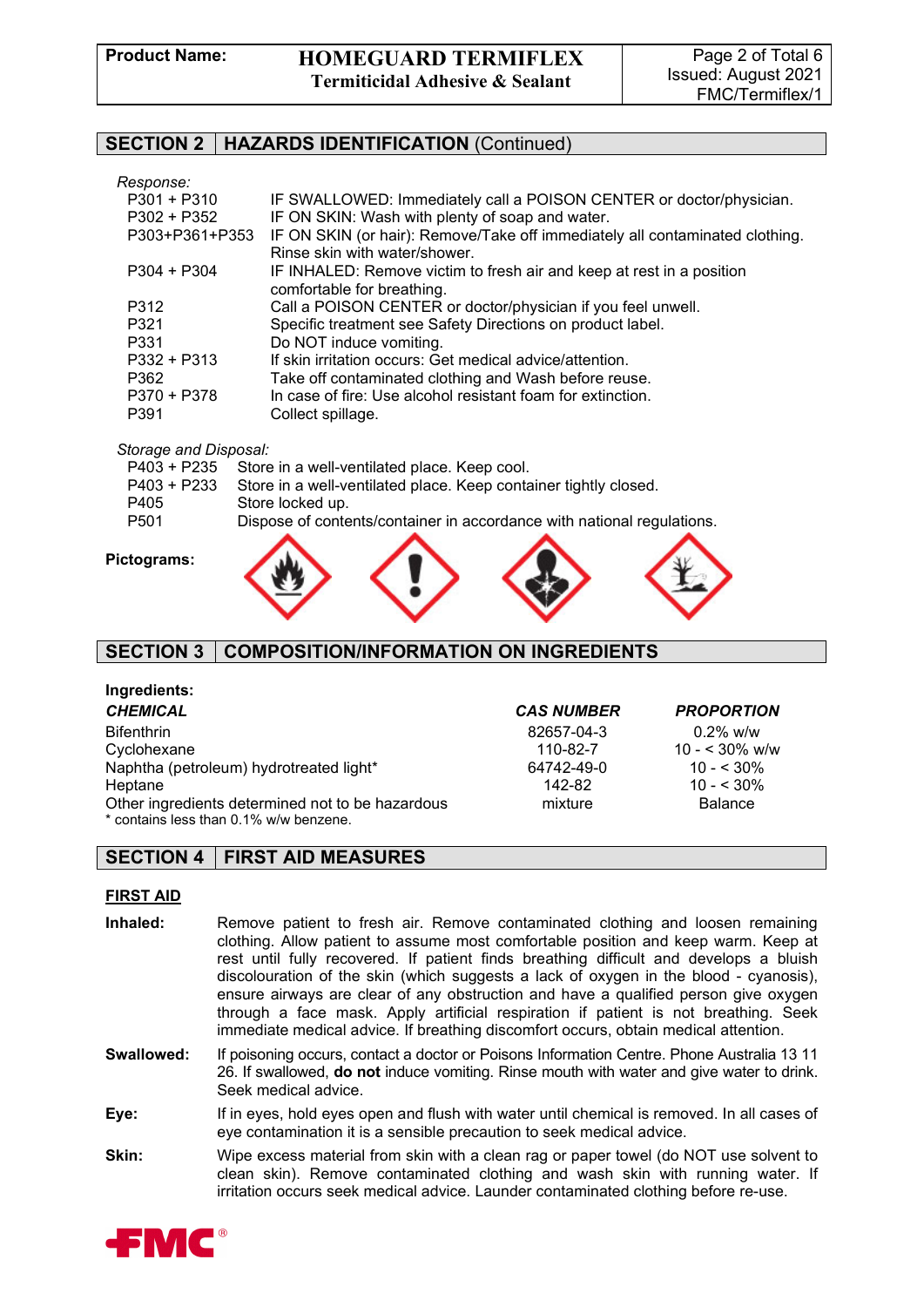## **SECTION 4 FIRST AID MEASURES** (Continued)

**Advice to Doctors:** Treat symptomatically and as for exposure to hydrocarbon solvents.

## **SECTION 5 FIRE FIGHTING MEASURES**

**Specific Hazard:** Flammable paste. On burning will emit toxic fumes, including oxides of carbon.

**Extinguishing media:** Alcohol resistant foam is the preferred firefighting medium but, if it is not available, normal protein foam can be used. Hazchem ●3Y.

**Hazards from combustion products:** On burning will emit toxic fumes of carbon monoxide, carbon dioxide, etc.

**Precautions for fire-fighters and special protective equipment:** Isolate fire area. Evacuate downwind. Wear full protective clothing and self-contained breathing apparatus. Do not breathe or contact smoke, gases or vapours generated.

## **SECTION 6 ACCIDENTAL RELEASE MEASURES**

**Emergency procedures:** Isolate and post spill area. Keep out unprotected persons and animals. *Small Spills*: Slippery when wet. Avoid accidents, clean up immediately. Wipe up with absorbent

material such as a clean rag or paper towels. *Large Spills*: Shut off all possible sources of ignition. Clear area of all unprotected personnel. Slippery when spilt. Avoid accidents, clean up immediately. Wear protective equipment to prevent skin and eye contact and breathing in vapours. Work up wind or increase ventilation. Contain / prevent run off into drains and waterways. Use absorbent material such as soil, sand or other inert material. Use a sparkfree shovel. Collect and seal in properly labeled containers or drums for disposal. Cured material can only be removed by cutting or abrasion.

**Material and methods for containment and cleanup procedures:** Any residual material can be cleaned up with mineral turpentine or similar hydrocarbon solvent, or acetone based nail polish remover. Allow material to dry before disposing with normal household garbage.

## **SECTION 7 HANDLING AND STORAGE**

**Precautions for Safe Handling:** Harmful if swallowed. Will irritate the eyes. Will irritate the skin. Avoid contact with the eyes and skin. When opening the container and using the product wear cotton overalls buttoned to the neck and wrist and wear elbow-length chemical resistant gloves and face shield or goggles. If product on skin, immediately wash area with soap and water. Wash hands after use. After each day's use wash gloves and contaminated clothing and face shield or goggles. All potential sources of ignition (open flames, pilot lights, furnaces, spark producing switches and electrical equipment etc) must be eliminated both in and near the work area. Do NOT smoke.

**Conditions for Safe Storage:** Store in closed original packaging, in a cool, well ventilated dry area away from children, animals, food and feedstuffs. Do not allow cartridges or packing to get wet. Do not store for prolonged periods in direct sunlight. Store away from sources of heat or ignition. Store away from oxidising agents. Do not store HomeGuard Termiflex in high temperature areas such as utility boxes or tool boxes that are subject to direct sunlight. If this product is exposed to high storage temperatures it may ruin the integrity of the cartridge and/or plunger. Dispose of empty cartridge by wrapping in paper, placing in a plastic bag and putting in garbage.

## **SECTION 8 EXPOSURE CONTROLS / PERSONAL PROTECTION**

#### **National Exposure Standards:**

The following exposure standards have been established by Safe Work Australia for some ingredients in this product.

| <b>Atmospheric Contaminant</b> | <b>Exposure Standard (TWA)</b>   | <b>STEL</b>                                    |
|--------------------------------|----------------------------------|------------------------------------------------|
| Cyclohexane                    | 300 mg/m <sup>3</sup> (100 ppm)  | 1050 mg/m <sup>3</sup> (300 ppm)               |
| Heptane                        | 1640 mg/m <sup>3</sup> (400 ppm) | $2050 \; \text{mg/m}^3 \; (500 \; \text{ppm})$ |

TWA = Time-weight Average STEL = Short Term Exposure Limit

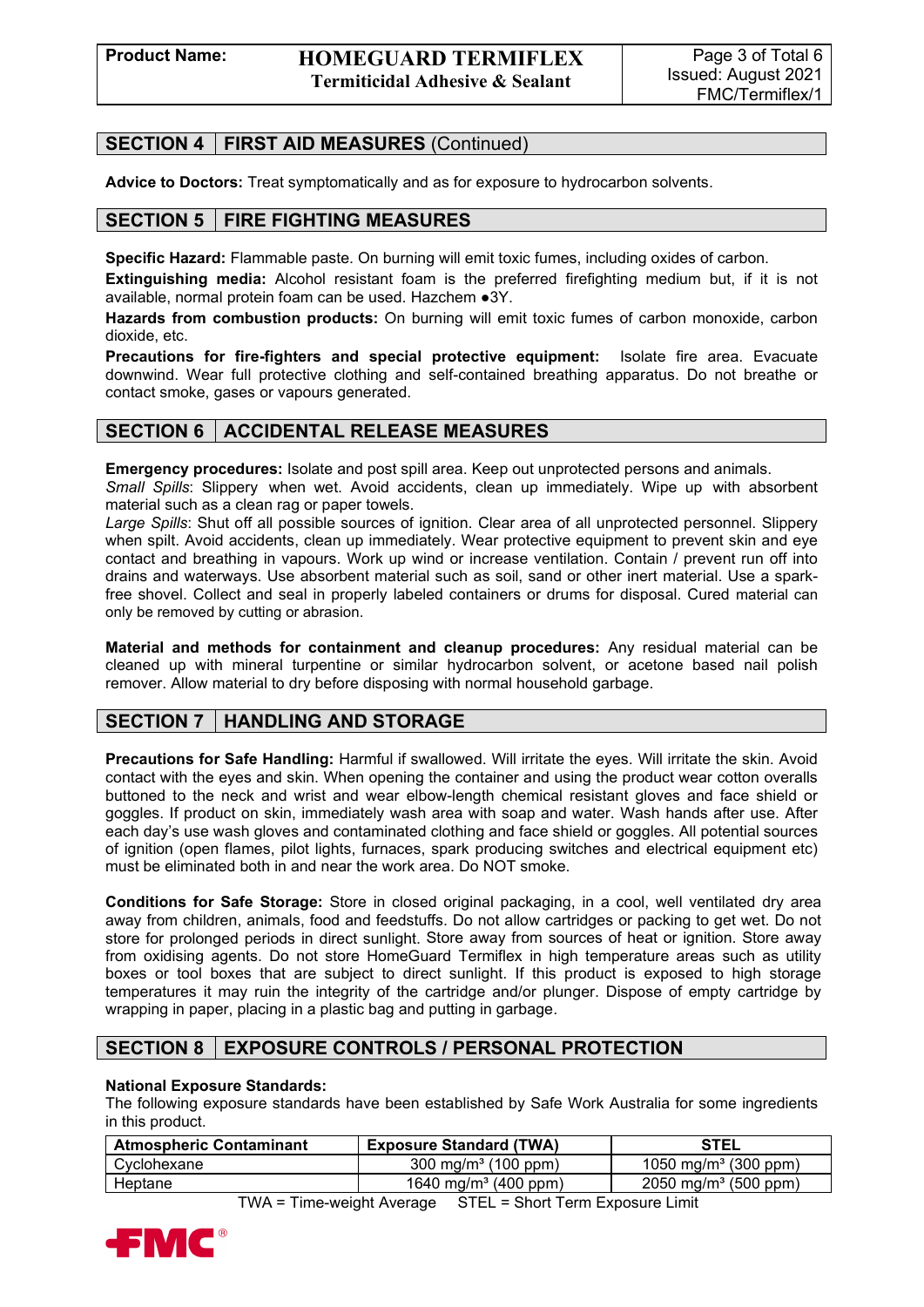## **SECTION 8 EXPOSURE CONTROLS / PERSONAL PROTECTION** (Continued)

#### **Biological Limit Values:**

No biological limit allocated.

#### **Engineering controls:**

Use in well ventilated area only. Use local exhaust at all process locations where vapour may be emitted. Ventilate all transport vehicles prior to unloading. Keep containers closed when not in use.

#### **Personal Protective equipment (PPE):**

General: When opening the container and using the product wear cotton overalls buttoned to the neck and wrist and wear elbow-length chemical resistant gloves and face shield or goggles. If product on skin, immediately wash area with soap and water. Wash hands after use. After each day's use wash gloves and contaminated clothing and face shield or goggles.

Personal Hygiene: Clean water should be available for washing in case of eye or skin contamination. Wash skin before eating, drinking or smoking. Shower at the end of the workday. Wipe excess material from skin with a clean rag or paper towel (do NOT use solvent to clean skin)

#### **SECTION 9 PHYSICAL AND CHEMICAL PROPERTIES**

| Appearance:                 | Blue coloured Gel.              |
|-----------------------------|---------------------------------|
| Odour:                      | Aromatic hydrocarbon odour.     |
| <b>Boiling point:</b>       | $110^{\circ}$ C.                |
| Freezing point:             | Not available.                  |
| <b>Specific Gravity:</b>    | Approximately 0.9 g/mL.         |
| pH:                         | Not available.                  |
| <b>Solubility in Water:</b> | Insoluble in water.             |
| <b>Flammability:</b>        | Combustible liquid (C1).        |
| Corrosive hazard:           | Non corrosive.                  |
| Flashpoint (°C):            | 4°C (Toluene).                  |
| Flammability Limits (%):    | No data available.              |
| Percent volatile by volume: | No data available.              |
| Viscosity:                  | No data available.              |
| <b>Poisons Schedule:</b>    | Product is a schedule 6 poison. |

## **SECTION 10 STABILITY AND REACTIVITY**

**Chemical Stability:** Product is considered stable in ambient conditions for a period of at least 2 years after manufacture.

**Conditions to avoid:** Do not store for prolonged periods in direct sunlight. Store away from sources of ignition. Avoid contact with foodstuffs.

**Incompatible materials:** Incompatible with oxidising agents.

**Hazardous decomposition products:** On burning will emit toxic fumes of containing oxides of carbon and other noxious fumes.

**Hazardous reactions:** No particular reactions to avoid.

## **SECTION 11 TOXICOLOGICAL INFORMATION**

#### *Potential Health Effects:*

Studies with laboratory animals have shown this product to be harmful if swallowed. Ingestion of large doses of bifenthrin by laboratory animals produced signs of toxicity which included clonic convulsions, tremors and bloody nasal discharge. Irritating to eyes and respiratory system.

This formulation also contains liquid hydrocarbons. Vapour concentrations above recommended exposure levels are irritating to the eyes and the respiratory tract, may cause headaches and dizziness, are anaesthetic and may have other central nervous system effects.

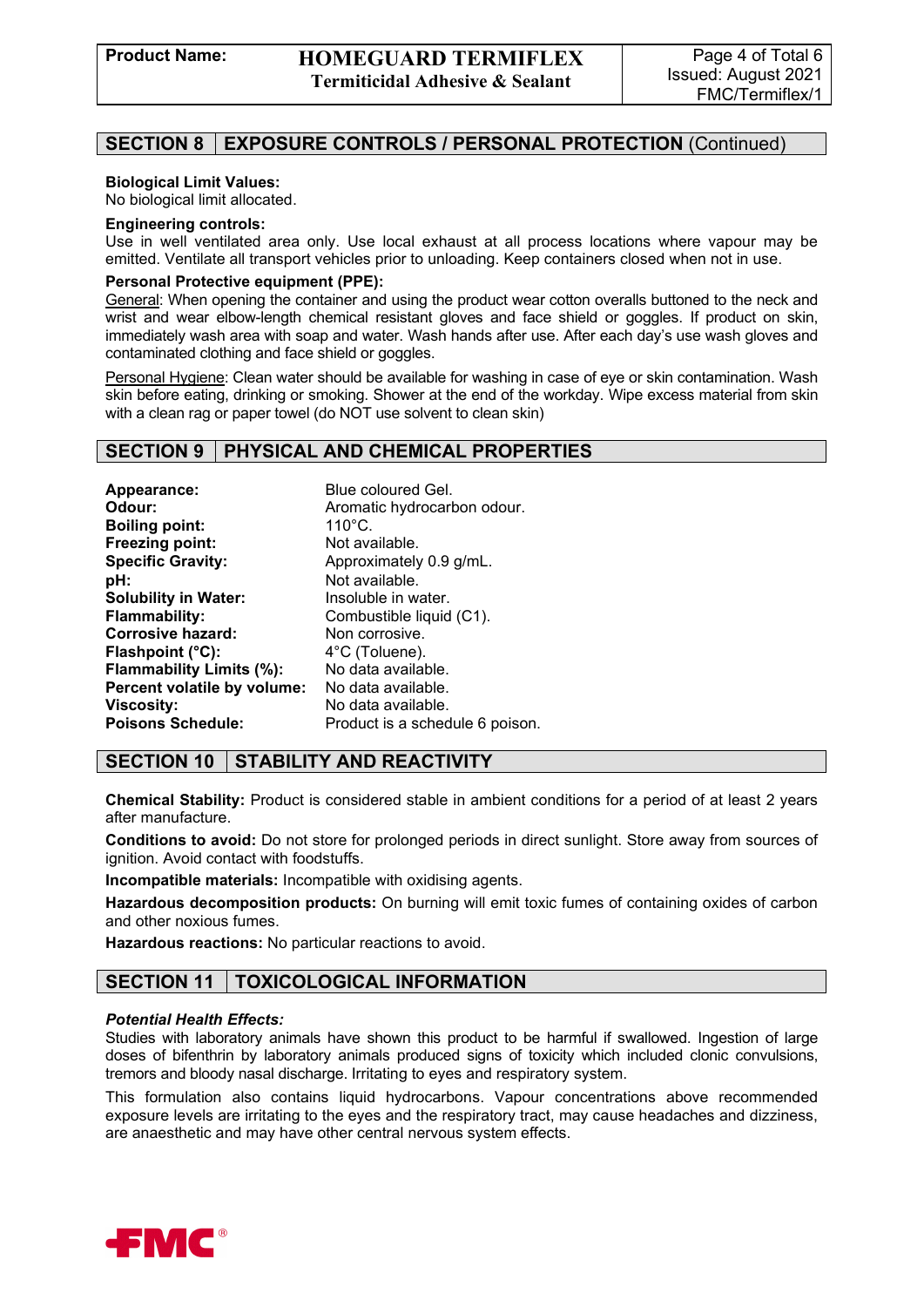## **SECTION 11 TOXICOLOGICAL INFORMATION** (Continued)

#### **Acute:**

- **Swallowed:** Swallowing can result in nausea, vomiting and central nervous system depression. If the victim is showing signs of central system depression (like those of drunkeness) there is greater likelihood of the patient breathing in vomit and causing damage to the lungs. No adverse effects expected after swallowing the fully cured material.
- **Eye:** Irritating to the eyes.
- **Skin:** Contact with skin will result in irritation. Will have a degreasing action on the skin. Repeated or prolonged skin contact may lead to irritant contact dermatitis. Component/s of this material can be absorbed through the skin with resultant toxic effects. Cured sealant (solvent free) is not expected to be a skin irritant.
- **Inhaled:** Material may be irritating to the mucous membranes of the respiratory tract (airways). Breathing in vapour can result in headaches, dizziness, drowsiness, and possible nausea. Breathing in high concentrations can produce central nervous system depression, which can lead to loss of co-ordination, impaired judgment and if exposure is prolonged, unconsciousness.

**Chronic:** No data available on this formulation. In studies with laboratory animals, Bifenthrin Technical did not cause teratogenicity or reproductive toxicity. Tremors were associated with repeated exposure of dogs, rats, rabbits and mice to Bifenthrin. The overall results from a battery of genotoxicity studies indicate that Bifenthrin is not considered to be genotoxic. Ames test results were negative.

Kidney and liver damage is possible from over-exposure to liquid hydrocarbons over long periods. Additionally, some reversible haematopoietic depression has been observed in animals with extended exposure to liquid hydrocarbons.

## **SECTION 12 | ECOLOGICAL INFORMATION**

**Environmental Toxicology:** The active ingredient, Bifenthrin, is highly toxic to fish and aquatic arthropods with LC<sub>50</sub> values ranging from 0.0038  $\mu$ g/L to 17.8  $\mu$ g/L. In general, the aquatic arthropods are the most sensitive species. Care should be taken to avoid contamination of the aquatic environment. Bifenthrin had no effect on molluscs at its limit of water solubility. Bifenthrin is only slightly toxic to both waterfowl and upland game birds with  $LC_{50}$  values range from 1800 mg/kg to > 2,150 mg/kg. Do not contaminate sewers, drains, dams, creeks or any other waterways with product or the used container.

**Environmental Properties:** The active ingredient, Bifenthrin, degrades at a moderate rate in agricultural soils (t<sup> $\frac{1}{2}$ </sup> = 50 to 205 days), and more rapidly on the surface of bare soils (t<sup> $\frac{1}{2}$ </sup> = 7 to 62 days). Bifenthrin is tightly bound in most soils and has extremely low water solubility.

## **SECTION 13 DISPOSAL CONSIDERATIONS**

**Spills & Disposal:** In the case of spillage, contain and allow product to cure and dispose of waste as indicated below or according to the Australian Standard 2507 - Storage and Handling of Pesticides. Wear prescribed protective clothing and equipment. Keep out animals and unprotected persons. Keep material out of streams and sewers. Vacuum or shovel cured waste into an approved drum. Dispose of drummed wastes, including any decontamination solution, in accordance with the requirements of Local or State Waste Management Authorities.

*Dangerous to Fish*: Do NOT allow spilled product or cured material to enter sewers, drains, dams, creeks or any other waterways.

**Disposal of empty, non-returnable containers:** Dispose of empty cartridge by wrapping in paper, placing in a plastic bag and putting in garbage.